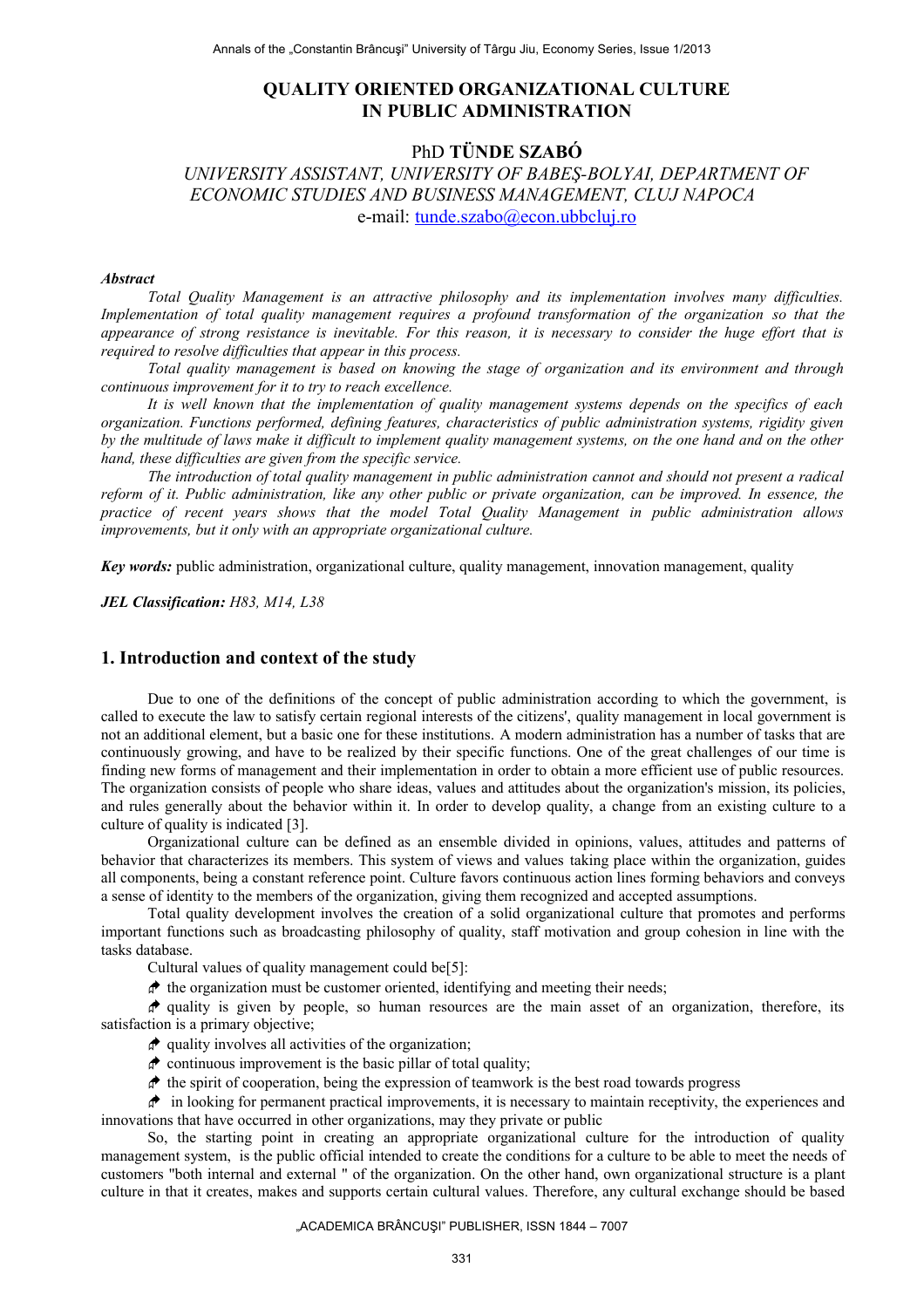on an analysis of existing structure and provide an outline organization to be consistent with the objectives of the organization's top management

# **2. Quality management in the context of organizational change**

When referring to the important functions of any organization, creating a strong culture such as - broadcast quality philosophy, staff motivation and group cohesion - we realize the obstacles encountered in creating such a culture in public administration. The multitude of laws adopted the frequent changes made to the laws, are negative factors regarding the creation of an appropriate organizational culture. Government organizations are rigid and therefore less able to adapt to any technical and social change. Consequences of vertical structures with a distribution determined power and characterized by centralization, oppose to specific cultural values of total quality. Previous statements can be applied to organizations of any kind. But in public administration, any possible change is difficult because of its extensive history, characteristics derived from its name and its organizational chart because of which rigidity can be extended.

The main function of organizational culture is that it offers to the members of the organization organizational identity and generates a commitment to shared beliefs and values. Although the ideas that become part of organizational culture they come from anywhere within the organization it usually begins with an organizational culture founder or one of the top leaders who generate and implement certain ideas and values as a vision, philosophy or strategy. When these ideas and values translate into positive results, and give return, they become institutionalized and arises an organizational culture that reflects the vision and strategy of the founder or leader. In the current administration we can see that there are several founders and leaders, and there are several levels where they can be more hierarchical organizational cultures in the same organization, and each organization or each hierarchical level within the same organization, depending on the industry operating domain system can determine their own values and own fundamental ideas to their organizational culture. The main problem is that these different cultures should be coordinated towards the main quality management philosophy respectively oriented to the customer.

Amid these approaches in relation to what has been said before, it is obvious that it is a requirement to operate an exchange in traditional organizational administrations schematization of public administration. It is necessary to configure flexible organizations which allow the integration of individual potential and facilitate response to costumer/citizen demands [2].

In this new scheme, people's behavior will change, as will their attitudes and values to impose an orientation to changes and qualitative results. Change is difficult and this difficulty is based more on cultural transformation than management techniques application and models of achievement. For example, drafting a new process is not difficult. More complicated is to follow the work process and making sure that this is not paralyzed by resistance from staff dealing with the process.

# **3. Organizational culture and resistance to change**

In organizations changes are inevitable, and these changes occur daily. Because these changes are in relation to their environment and recognize that it is a continuous process of transformation, the only remaining option is the alternative approach of constant adaptation . Public institutions are no exceptions.

A total quality management involves the implementation / introduction of trade missions, policy, objectives and culture. Changes in components and in forms of management and also in its organizational structure. Although these missions, policies and objectives still exist in public organizations, the issue of their implementation falls on their purpose to act. Therefore, change has to be initiated by the acting individual.

As mentioned before, leaders are those individuals who drive exchanges and determine the actions necessary for them to succeed. They also initiate the development of quality culture values. Cultural transformation is basic, the first problem could be - how can it be realized so that the agreement on quality to be extended to the entire organization

Acquisition of this agreement is initiated together with staff training .The total quality concepts should be included at all organization levels, the need for change, how it will be affected and what is required for materializing it. However, this formative process will not only be achieved by cultural innovation. This is important but not singular. Changing attitudes and behavior are vital. Attitude is the tendency of individual to respond to a person or object. Attitude is one's tendency to respond to a person or an object. To establish a cultural exchange, attitudes and behaviors need to be modified. In the order in which to act, there are two distinct perspectives. One that says that attitudes have to change before, a previous condition of behavior exchange. A second alternative suggests that the change in attitudes should be preceded by acting on behavior.

# **4. Organizational culture and management innovation - implications for management innovation in customer-oriented enterprise**

Offering products and services focused on meeting customer requirements is not limited to ensuring the current offer. Increasingly, in the vision of costumer orientation, services and products must be created which meet the latent, still inarticulate customer expectations. If companies succeed in identifying these needs and "hidden" expectations it<br>ACADEMICA BRÂNCUŞI" PUBLISHER, ISSN 1844 – 7007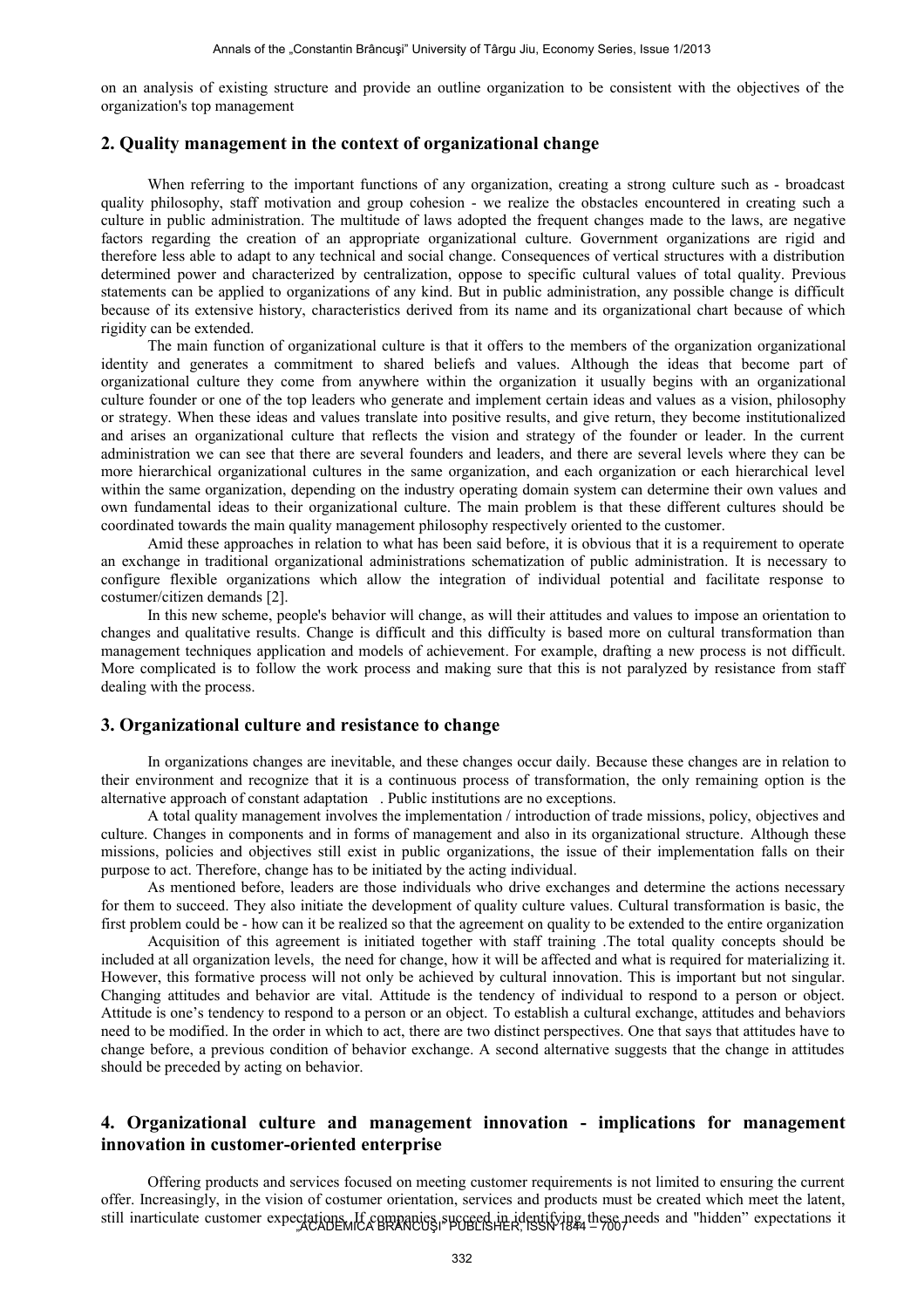opens for them an interesting possibility to develop customer orientation. The economy is directed by the fact that entrepreneurs replace "the old" with "something new". The interpretation refers exclusively to product and/or technology innovations.

The interpretation of the narrow concept of innovation refers exclusively to product and/or technology innovations. Under this narrow sense, the terms "innovation" and "new product" are used interchangeably. In a broad interpretation of the concept of innovation this is associated with all "renewals" of the enterprise. In this case the needs of innovations can be products, processes, technological procedures, structures, and new distribution channels [2].

An innovation means direct or indirect transposition of a new idea - considered as such in terms of enterprise and customers - in the business offer in order to impose the idea on the market successfully and increase significantly and sustainably the utility of product / service for customer.

Independently from the chosen interpretation for innovations generally it has four characteristics. Central characteristics of innovations are: novelty, complexity, uncertainty, conflict potential.

Experience has shown that the development of customer orientation of enterprises can help to improve innovation management. The main success factors are:

- $\phi$  planning management in a process;
- $\phi$  considering the scientific knowledge management;
- $\triangle$  structures and cultural adaptation;
- $\phi$  focusing on customer utility

It should be recognized and acknowledged that innovations have to be planned and carried within a management process. This means, we have to establish framework procedures with stated objectives of innovation within which the phases of innovation process can be run. Based on a strategic concept, it becomes possible to assess the effects of innovation ideas on such factors such as company structures, costs and utility for customers.

Another implication of management consists in the fact that achieving success in innovation involves the obtaining of a systematic management of knowledge.

The managers of the enterprise have to ensure that consumers' latent needs are known and they are processed, so that this information can be asserted both in the… marketing department and management of innovation.

A third consequence is the necessity to adapt the organizational structures and business culture of the employment to improve the innovative climate. In order to achieve successful conditions for increasing capacity of innovations we have to mention factors such as the simplicity of organization, appreciation of the people value, simplified information flow, high responsibility of persons and liberty of action of employees.

The validity range of the above listed factors allows the conclusion that this request is directly related to the affirmation of resources of the costumer oriented enterprise, therefore should be considered in the context of development customer-oriented company. It should be mentioned that successful innovations are always related to ensuring the consumer utility, it must be considered permanent and long-term in innovation management.

Community strategic guidelines that the European Council has adopted in October 2006 in innovation and research, confers the cohesion policy with a double role: it must support the regions in the implementation of action plans and regional strategies for innovation to increase the competitiveness of the involved entities and the European Union as a whole. On the other hand it is necessary to contribute to increase research and innovation capacity in the region to a level that allows them participation in the international research projects.

International studies show that the density and vitality of local networks of knowledge contributes significantly to the dynamism and competitiveness of organizations and provides a vital role to local and especially regional politics of economic development [6].

In the publication entitled *"Innovation Scoreboard 2010 Union"* were highlighted those countries which are the first regarding the level of innovation. The study divides the level of innovation of the countries into four categories, as it can be seen in the figure below.

Thus, the categories are the following: (figure no. 1.)

1) *innovation leaders*, such as Germany, Denmark, Finland

2) *adepts of innovation,* such as Slovenia Estonia, Austria, Belgium, UK etc

3) *moderate innovators*: Portugal, Malta, Italy, Hungary, Spain and Slovakia

4) *modest innovators*: Bulgaria Romania, Lithuania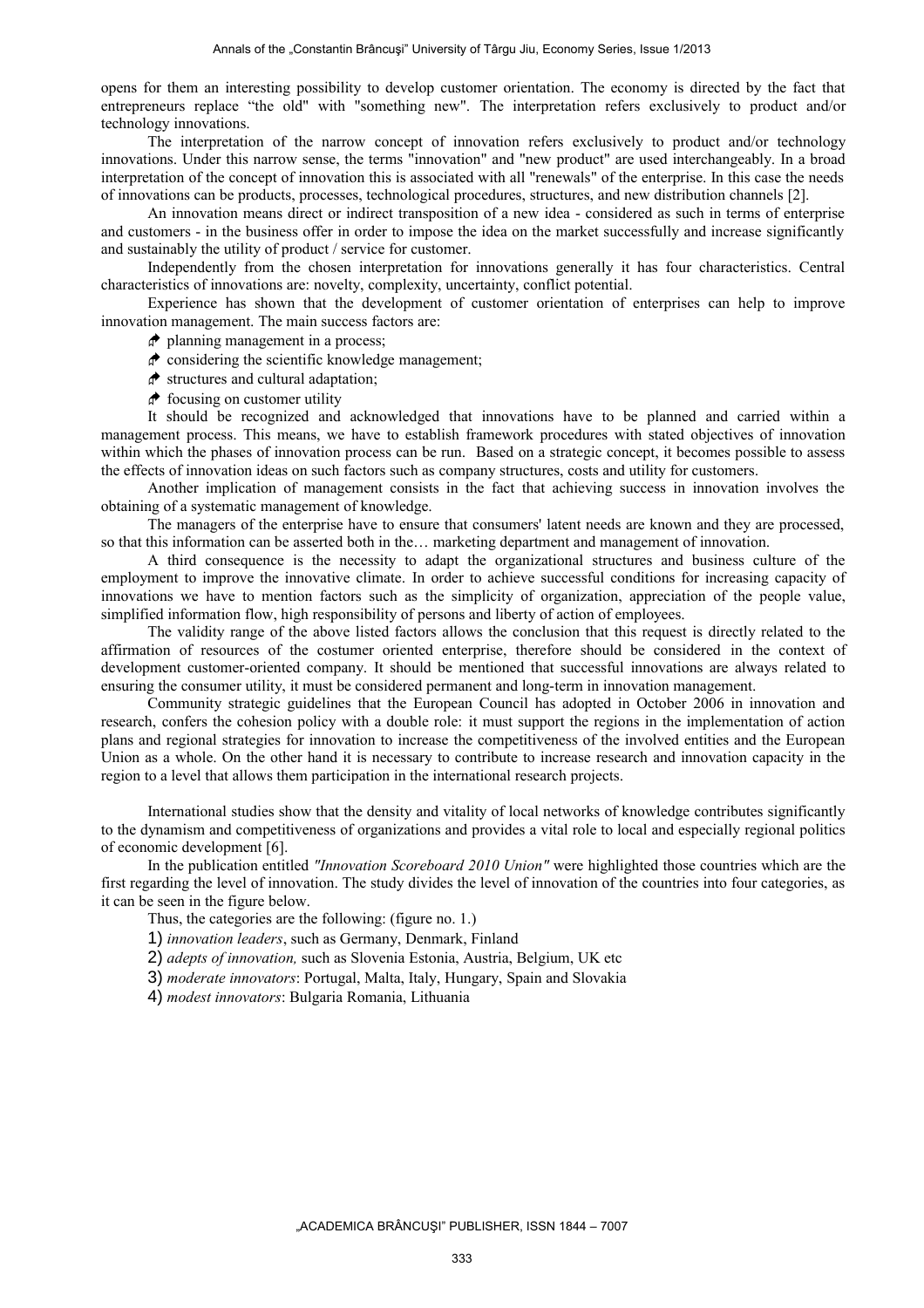

#### **Figure no. 1. Degree of innovation of countries by category**

*(Source: INNOVATION UNION SCOREBOARD 2010, The Innovation Union's performance scoreboard for Research and Innovation, 1 February 2011)*

Innovation is not a purpose in itself; it appears only when it responds to costumer needs and by it can contribute to economic success of the enterprise. This vision from customer's perspective is more clearly expressed in the last period and is the central factor of success in the management of innovation.

In the same study was shown the importance of innovation in public administration. More accurate, the study Innobarometer 2010 was dedicated exclusively to public sector. The research was realized in 4000 public organizations in Europe, and was showed that the innovation in public services is presented on a large scale.



**Figure no. 2. Relative indicators of innovation in fields in Romania compared to EU-27** *(Source: Innovation union scoreboard 2010, The Innovation Union's performance scoreboard for Research and Innovation, 1 February 2011)*

In Europe, two of three organizations of public administration has introduced a new service or improved at least one service in the last three years.

"ACADEMICA BRÂNCUŞI" PUBLISHER, ISSN 1844 - 7007